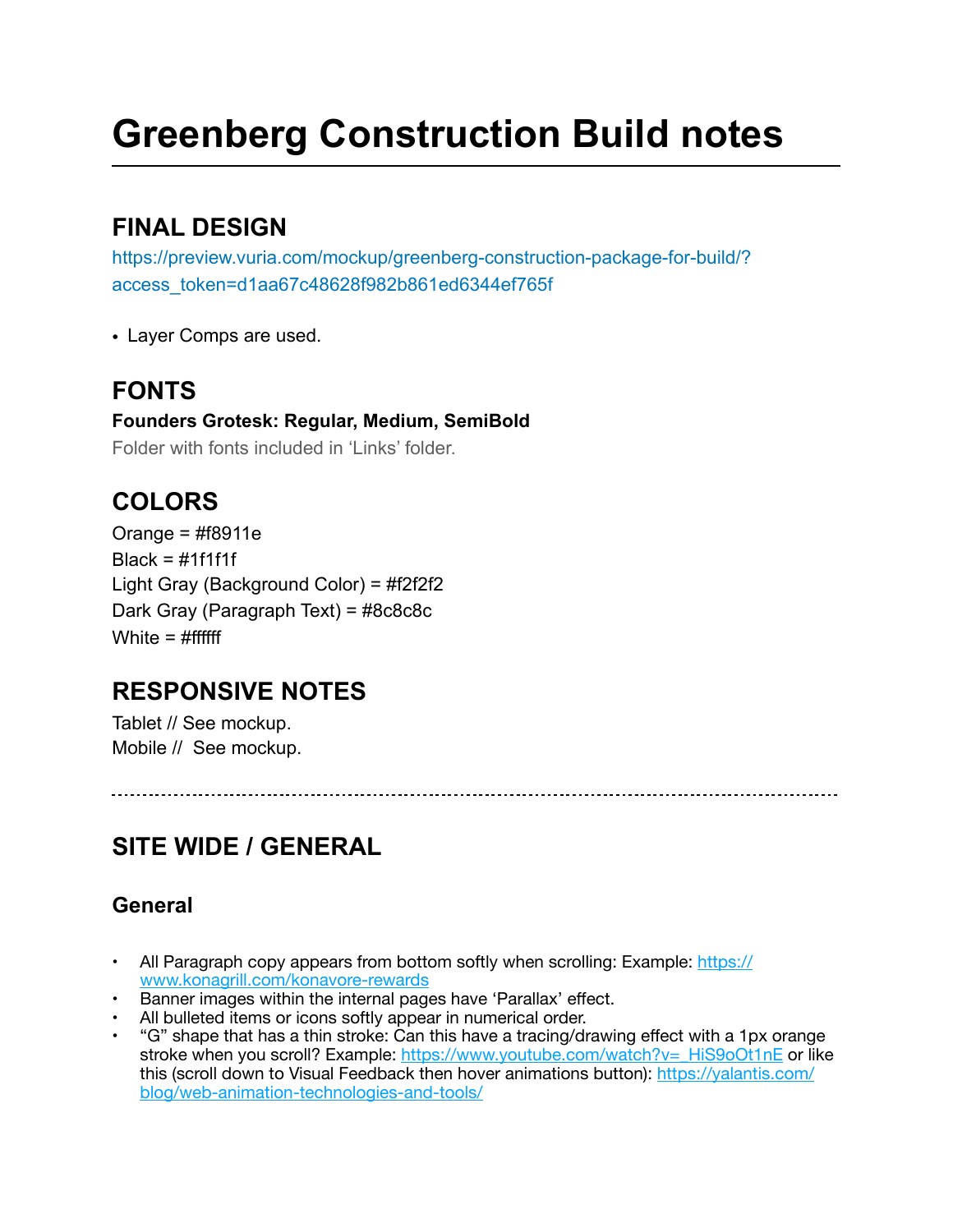• Orange images:

#### **Buttons**

- Black Contact button (In Header) turns Orange on hover and arrow has 'Icon Forward' effect on arrow when when hovering. Example:<http://ianlunn.github.io/Hover/>
- Buttons (Also Next and Prev buttons) with 1px 10% Black stroke change to 100% Orange 1px stroke (draw on effect if possible) and arrow has 'Icon Forward' effect on hover. with "click" effect when clicked.
- Any white arrows turn orange on hover and have Example: [http://ianlunn.github.io/](http://ianlunn.github.io/Hover/) [Hover/](http://ianlunn.github.io/Hover/)

#### **Links**

- Nav links turn orange on hover.
- Have "click" effect when clicked.

# **HOME PAGE**

#### **Hero**

• Has a video: Greenberg\_loop.mp4

### **Tablet / Phone**

• No Video

#### **Animations**

- Services Section: Service Tiles appears one at a time softly. And has 80% Orange overlay on hover.
- About Section: Background image has soft 'Parallax' effect when scrolling. "G" shape has tracing effect with 1px 100% Orange stroke when arriving to that section.
- The Quote marks and visions statement: Eases up softly into place the the statement a little delayed after the quotes.
- Contact Section:<https://snazzymaps.com/style/151/ultra-light-with-labels>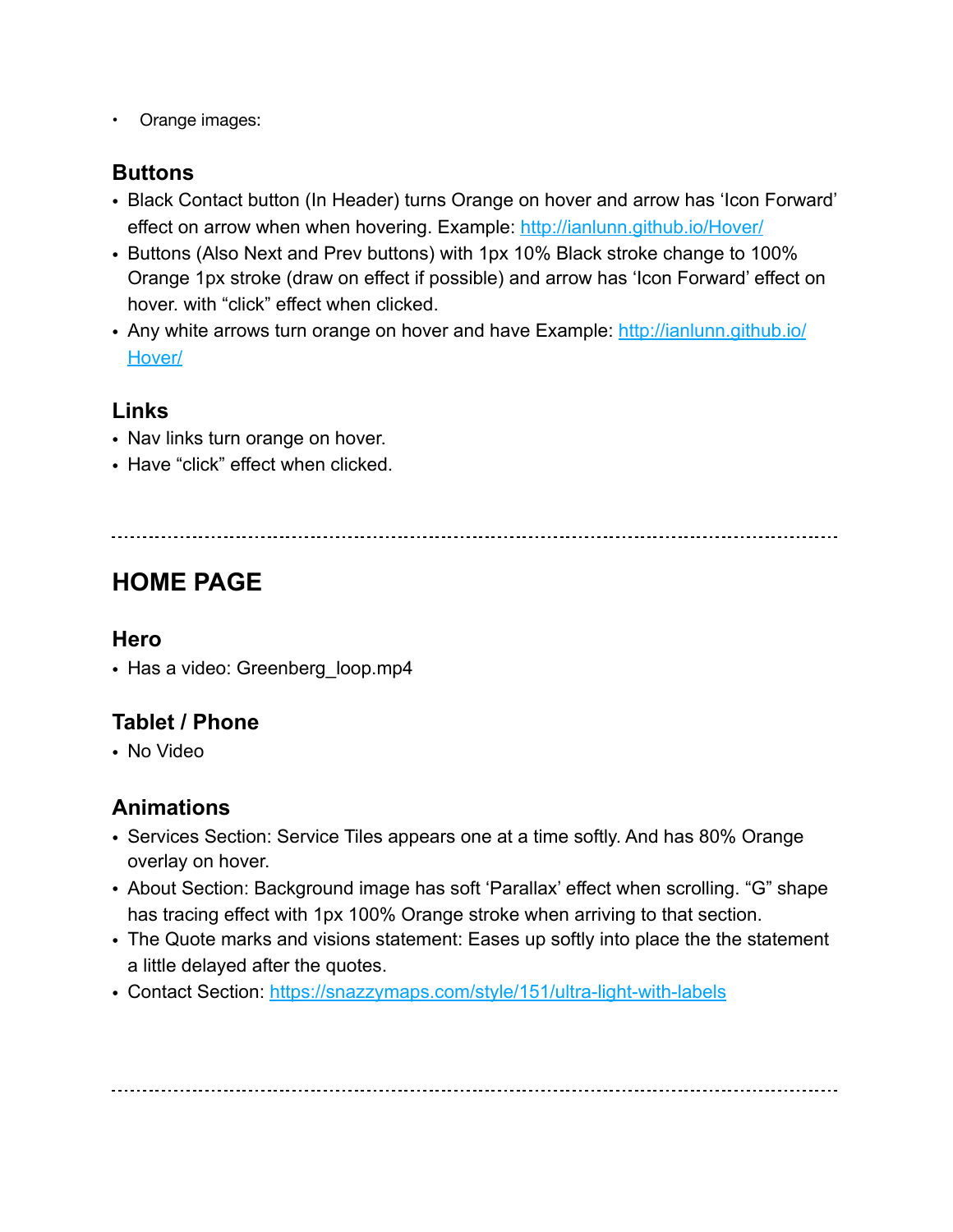### **EXPERTISE PAGE**

#### **Animations**

- Image on the left has slight "Parallax" effect along the thin line it sits on. [https://cdn](https://cdn-images-1.medium.com/max/1200/1*boQYFGPLtlDof3RRs124bQ.gif)[images-1.medium.com/max/1200/1\\*boQYFGPLtlDof3RRs124bQ.gif](https://cdn-images-1.medium.com/max/1200/1*boQYFGPLtlDof3RRs124bQ.gif)
- "G" shape has tracing effect with 1px 100% Orange stroke when arriving to that section.
- Mission Statement in orange transparent box appears with "Dimensionality" softly. [https://cdn-images-1.medium.com/max/1200/1\\*boQYFGPLtlDof3RRs124bQ.gif](https://cdn-images-1.medium.com/max/1200/1*boQYFGPLtlDof3RRs124bQ.gif)

### **PROJECTS PAGE**

#### **Animations**

- Project Tiles appear one at a time softly. And has 80% Orange overlay on hover.
- "G" shape has tracing effect with 1px 100% Orange stroke when arriving to that section.

# **LEADERS PAGE**

### **Animations**

- Image on the left has slight "Parallax" effect along the thin line it sits on (I'd like the image to seem like its sliding on that thin rule line). [https://cdn-images-1.medium.com/](https://cdn-images-1.medium.com/max/1200/1*boQYFGPLtlDof3RRs124bQ.gif) [max/1200/1\\*boQYFGPLtlDof3RRs124bQ.gif](https://cdn-images-1.medium.com/max/1200/1*boQYFGPLtlDof3RRs124bQ.gif)
- Image on the right has slight "Parallax" effect along the thin line it sits on (I'd like the image to seem like its sliding on that thin rule line). [https://cdn-images-1.medium.com/](https://cdn-images-1.medium.com/max/1200/1*boQYFGPLtlDof3RRs124bQ.gif) [max/1200/1\\*boQYFGPLtlDof3RRs124bQ.gif](https://cdn-images-1.medium.com/max/1200/1*boQYFGPLtlDof3RRs124bQ.gif)
- "G" shape has tracing effect with 1px 100% Orange stroke when arriving to that section.

# **CONTACT PAGE**

### **Animations**